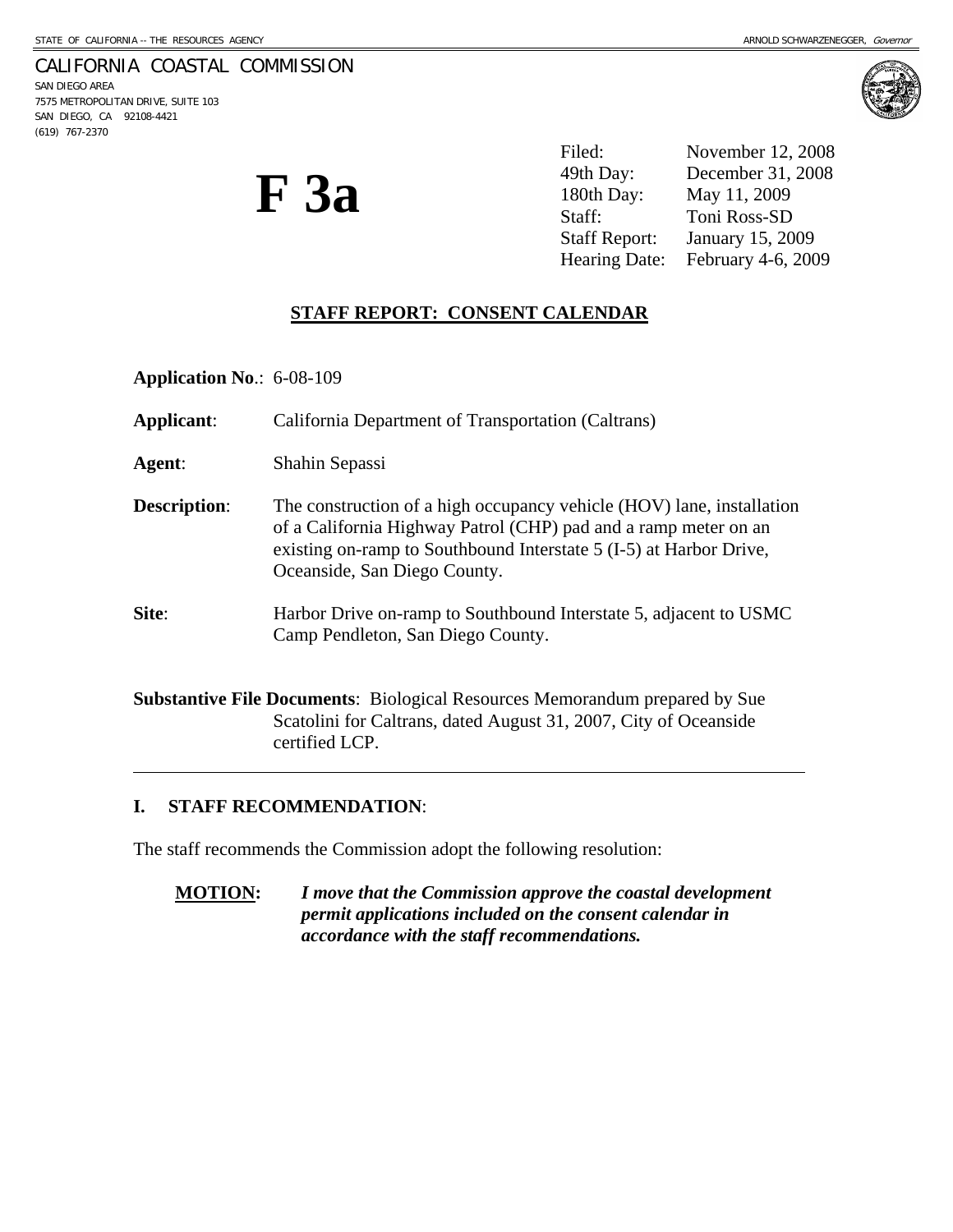#### **STAFF RECOMMENDATION TO ADOPT CONSENT CALENDAR:**

Staff recommends a **YES** vote. Passage of this motion will result in approval of all the permits included on the consent calendar. The motion passes only by affirmative vote of a majority of the Commissioners present.

#### **II. Standard Conditions**.

See attached page.

## **III. Special Conditions**.

The permit is subject to the following conditions:

 **1. Landscaping.** The landscape palate shall emphasize the use of droughttolerant native species, but use of drought-tolerant, non-invasive ornamental species is allowed. No plant species listed as problematic and/or invasive by the California Native Plant Society**,** the California Invasive Plant Council, or as may be identified from time to time by the State of California shall be employed or allowed to naturalize or persist on the site. No plant species listed as 'noxious weed' by the State of California or the U.S. Federal Government shall be utilized.

### **IV. Findings and Declarations.**

The Commission finds and declares as follows:

#### **A. Detailed Project Description/History**.

The California Department of Transportation (Caltrans) is proposing to widen the onramp for southbound Interstate 5 at Harbor Drive in Camp Pendleton, just north of the City of Oceanside. The widening will accommodate a High Occupancy Vehicle (HOV) lane, and CHP pads. The added width on the ramp is proposed at 17.5 feet. The project also includes the installation of ramp meters.

This ramp is a busy interchange and has room for additional freeway onramp lanes in the surrounding ramp area. No significant vegetation was identified in the proposed construction area, as it is currently vegetated with ornamental plantings. The project includes the revegetation of any of the remaining undeveloped areas with non-invasive plants, and adds vegetated bioswales and biostrips too address water quality. With these water quality improvement, runoff from the existing and proposed impervious surfaces will be treated.

The proposed projects does not result in any other coastal resource concerns, and with decreasing traffic congestion in a main coastal route (Interstate-5), the project will positively impacts public access.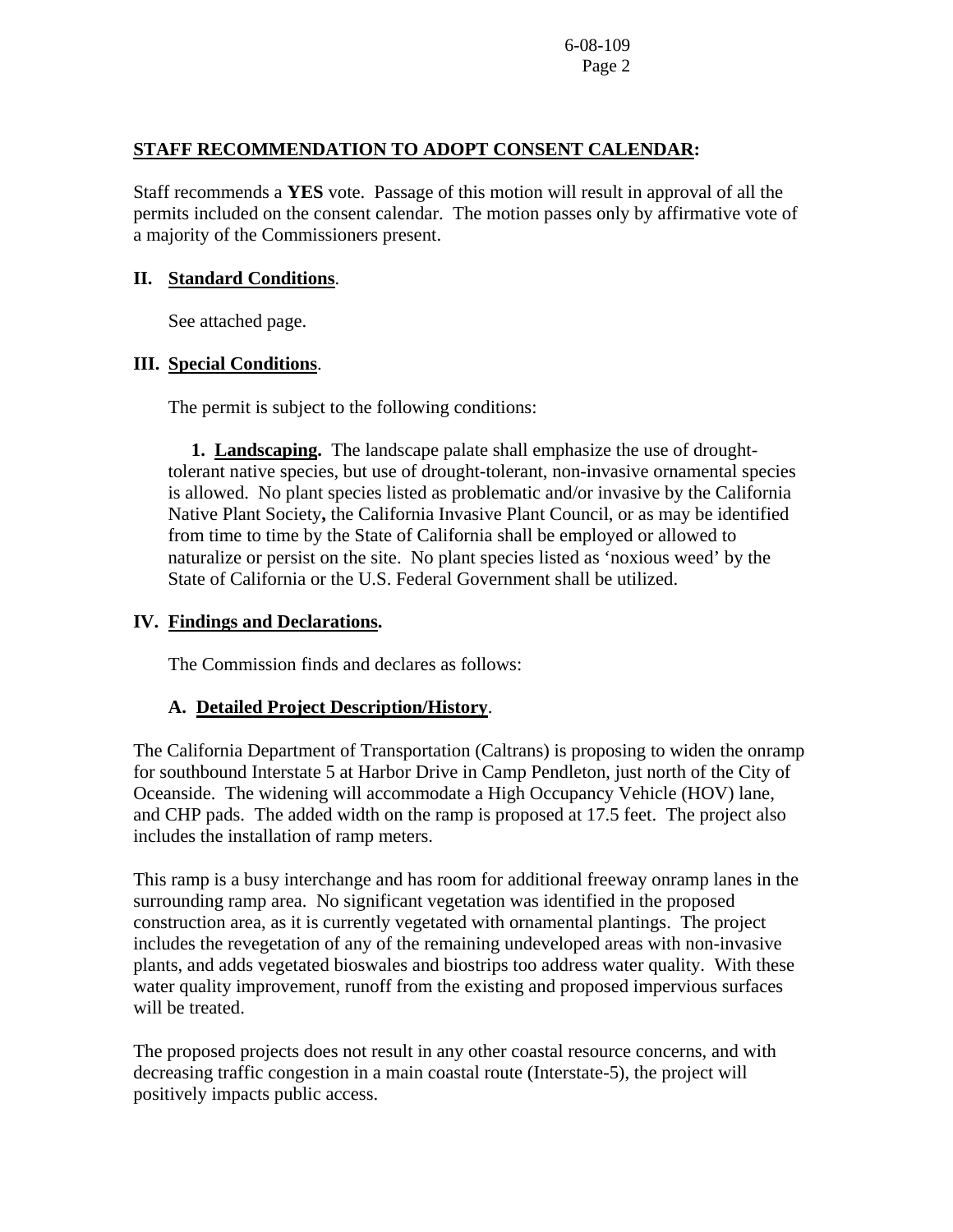The project site is located in an unincorporated area of the County of San Diego, adjacent to the Camp Pendleton United States Marine Corps Base. Because there is no certified LCP for this area, the standard of review for this development is Chapter 3 policies of the Coastal Act.

**B. Biological Resources**. Coastal Act policies 30240 and 30251 restrict the alteration of natural landforms and protect sensitive habitats. Section 30231 of the Coastal Act requires that coastal waters are protected and runoff minimized.

The proposed development will not have an adverse impact any natural steep slopes or sensitive habitat, and will not result in erosion or adverse impacts to water quality. The project includes various construction phase best management practices (silt fencing, gravel bags, fiber rolls). The proposed project also includes permanent improvements to water quality through the construction of a vegetated bioswales and a biostrip 170' wide by 30' long. The vegetated bioswales will use native plants and the surrounding undeveloped land with be revegetated with the same non-invasive plantings that currently exist (African daisy). Thus, the project is consistent with applicable policies of Chapter 3 of the Coastal Act.

 **C. Community Character /Visual Quality.** The development is located within an existing developed area and, as conditioned, will not impact public views. Therefore, the Commission finds that the development, as conditioned, conforms to Section 30251 of the Coastal Act.

**D. Local Coastal Planning**. The County of San Diego does not have a certified LCP. As conditioned, the proposed development will be consistent with Chapter 3 of the Coastal Act. Approval of the project, as conditioned, will not prejudice the ability of the County of San Diego to prepare a Local Coastal Program that is in conformity with the provisions of Chapter 3.

 **E. California Environmental Quality Act**. There are no feasible alternatives or feasible mitigation measures available which would substantially lessen any significant adverse effect which the activity may have on the environment. Therefore, the Commission finds that the proposed project is the least environmentally damaging feasible alternative and is consistent with the requirements of the Coastal Act to conform to CEQA.

## **STANDARD CONDITIONS:**

1. Notice of Receipt and Acknowledgment. The permit is not valid and development shall not commence until a copy of the permit, signed by the permittee or authorized agent, acknowledging receipt of the permit and acceptance of the terms and conditions, is returned to the Commission office.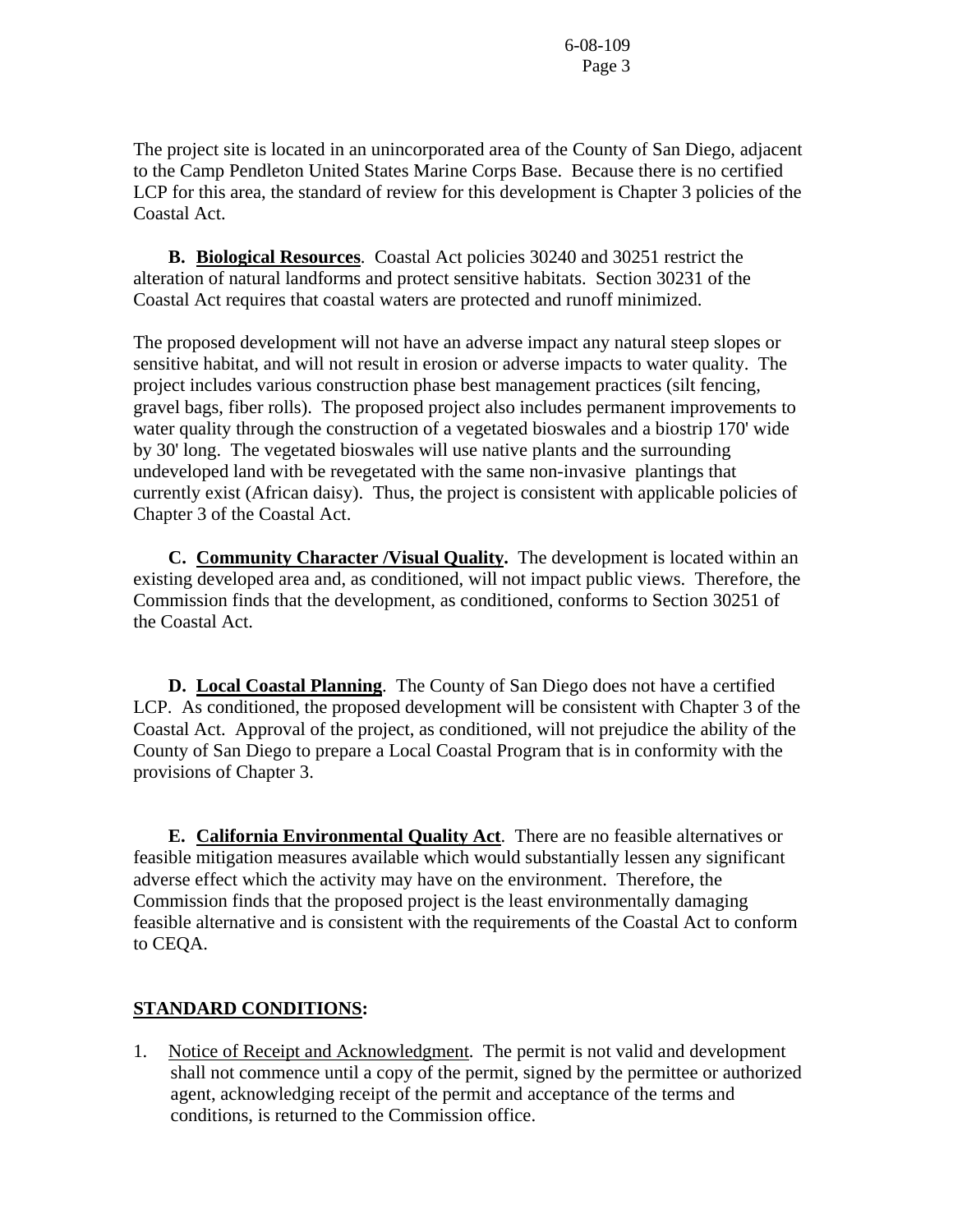- 2. Expiration. If development has not commenced, the permit will expire two years from the date on which the Commission voted on the application. Development shall be pursued in a diligent manner and completed in a reasonable period of time. Application for extension of the permit must be made prior to the expiration date.
- 3. Interpretation. Any questions of intent or interpretation of any condition will be resolved by the Executive Director or the Commission.
- 4. Assignment. The permit may be assigned to any qualified person, provided assignee files with the Commission an affidavit accepting all terms and conditions of the permit.
- 5. Terms and Conditions Run with the Land. These terms and conditions shall be perpetual, and it is the intention of the Commission and the permittee to bind all future owners and possessors of the subject property to the terms and conditions.

(G:\San Diego\Reports\2008\6-08-109 Caltrans Habor Dr onramp.doc)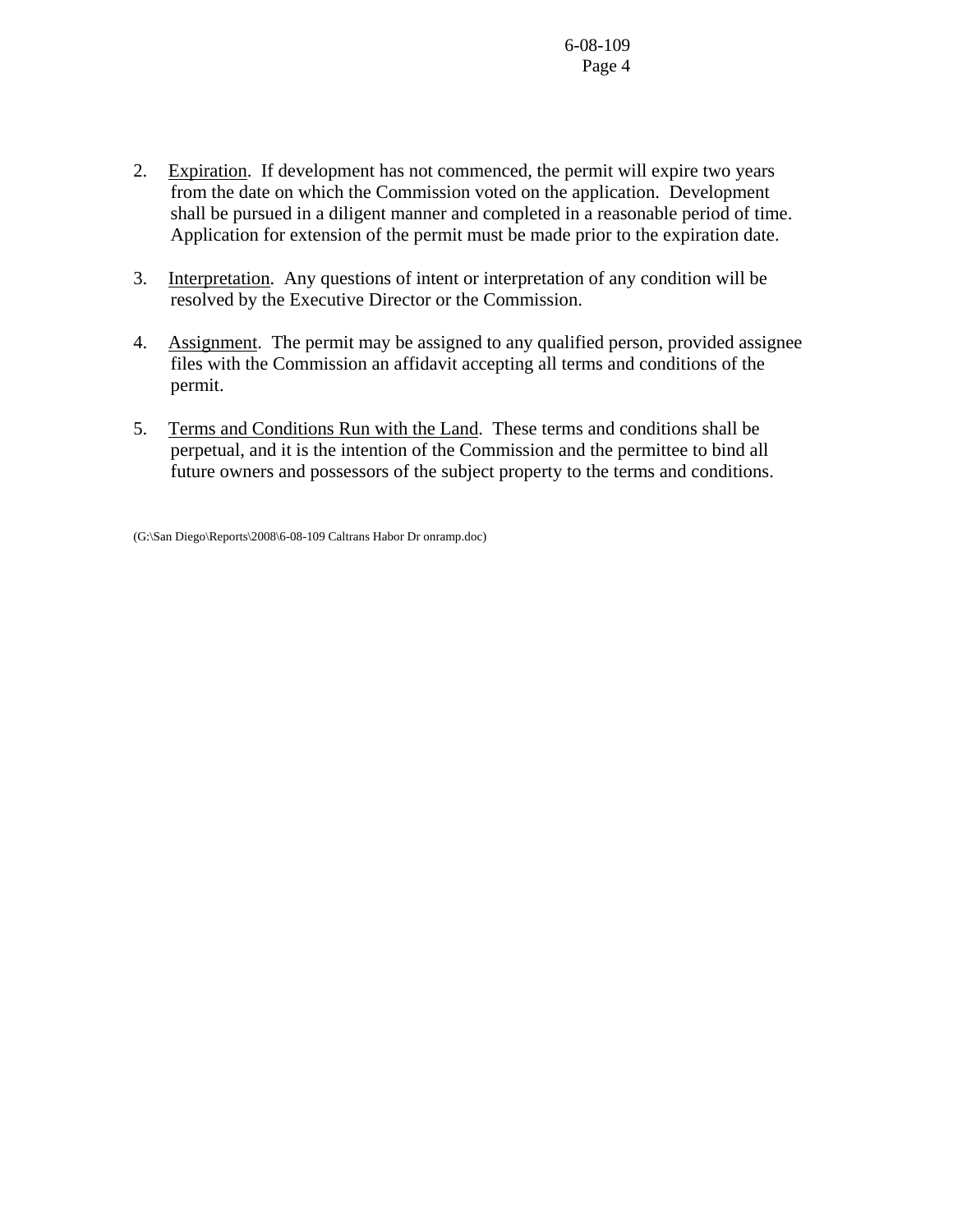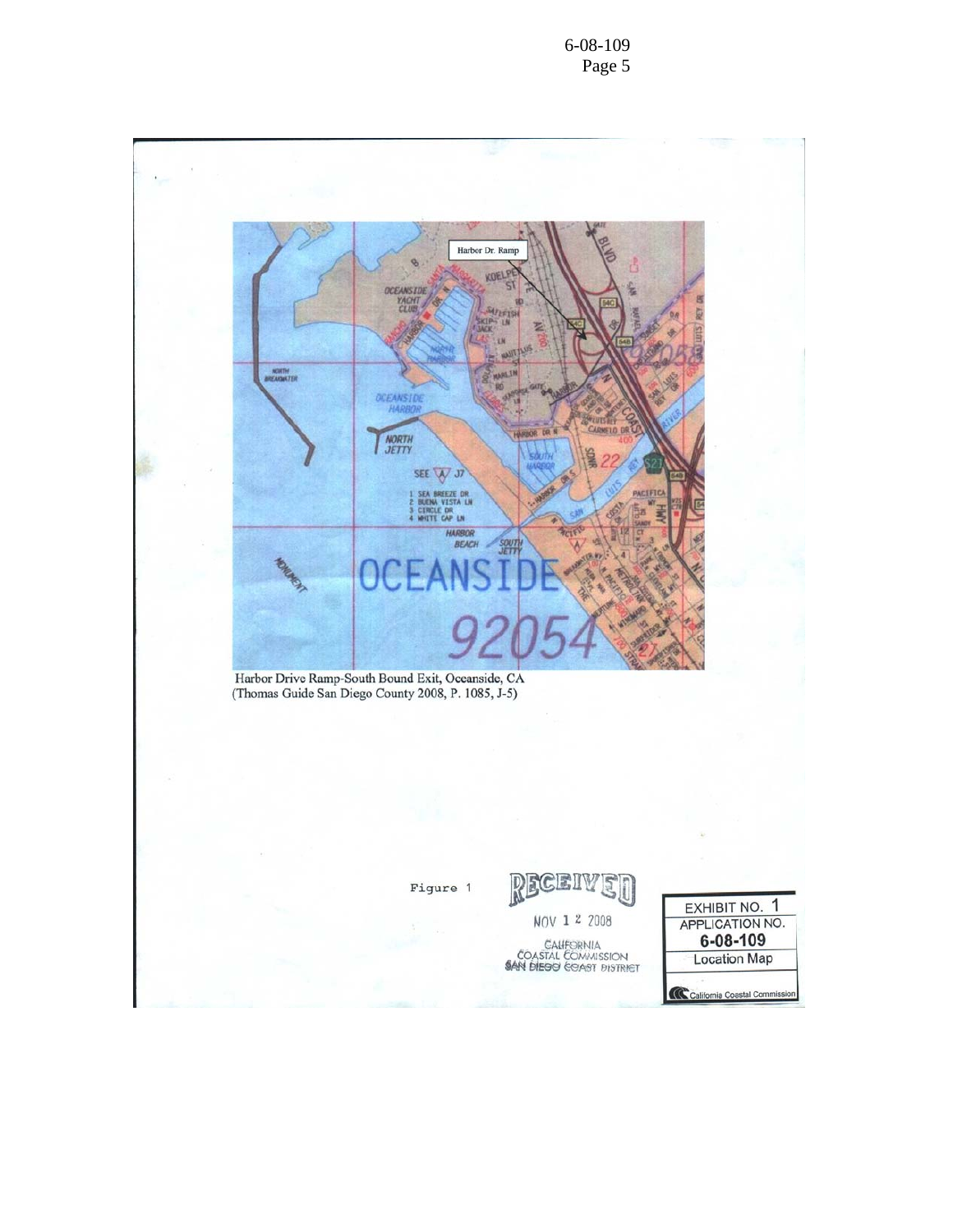